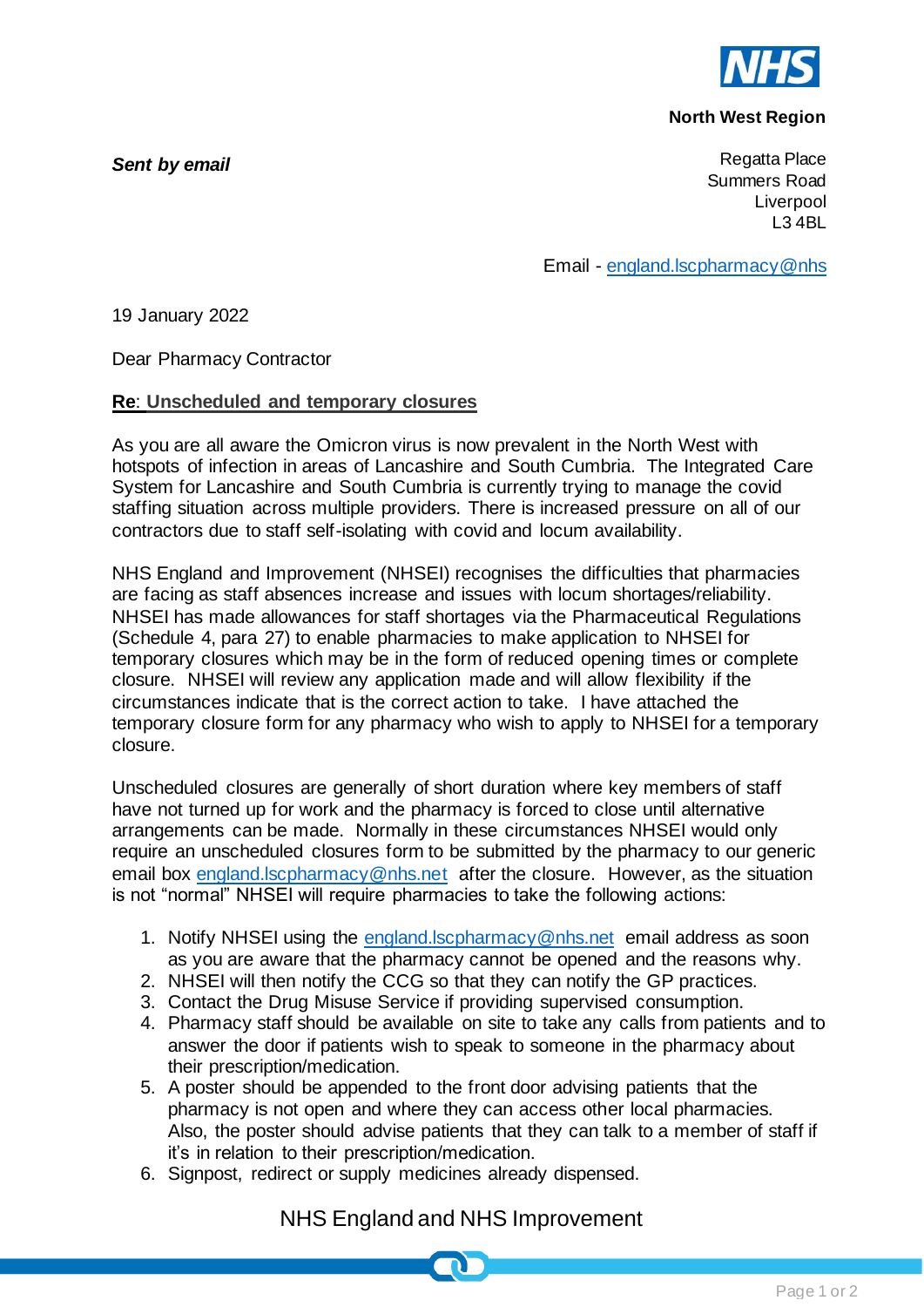- 7. Consider vulnerable or elderly patients, insulin dependent diabetics, epileptic patients etc., who might suffer significant harms if they miss a dose of medication. (See below for notifying prescribers)
- 8. Once the pharmacy is open again please do not forget to submit your unscheduled closure form to NHSEI via [england.lscpharmacy@nhs.net.](mailto:england.lscpharmacy@nhs.net)

Where the unscheduled closure is due to large numbers of staff having to self-isolate thus leading to an extended period of closure, please consider the checklist below:

# **Patient Safety Considerations**

#### **Owings, part dispensed items and dispensed items awaiting collection or delivery**

- $\Box$  Can they be completed and safely delivered? If sent out for delivery, ensure that any medicines can be returned to the pharmacy if the patient is not available.
- $\Box$  For medicines not supplied, create a list for each GP which includes the names and address of each patient and medicines retained by the pharmacy.
- $\Box$  Check the fridge and Controlled Drugs cabinet for any items
- $\Box$  Contact the surgeries to advise of the closure and the specific patient issues. Using your NHS.mail account, email that list to the surgery **or** otherwise arrange safe delivery to the surgery if possible, without infection risk

## **EPS scripts**

- $\Box$  Make attempts to return scripts to Spine if possible
- $\Box$  Notify practices of the list of patients where EPS cannot be returned and advise that the patient may require a duplicate script
- $\Box$  Be clear that the pharmacy will be closed due to COVID and that the surgery should not send the duplicate script by EPS to your pharmacy. This may require the practice to issue a Green paper copy FP10
- $\square$  Switch off EPS automatic downloads for your pharmacy or ask your system provider to switch it off

#### **Substance misuse prescriptions**

- $\Box$  Attempt to notify each patient directly if possible
- $\Box$  Notify the local substance misuse service provider that prepares and supplies the prescriptions
- $\Box$  Provide each patient's details, the supplies made against the current prescription and the number of outstanding supplies for that script.
- $\Box$  Please indicate when the patient is due to collect next
- $\Box$  Advise where the patient should collect from in the meantime, if known

#### **Closure or Reduced service delivery**

- $\Box$  Use of PPE and infection control
- $\Box$  NOTIFY the Commissioner NHSE/I as soon as practicable. Inform your situation and requirements. Local discussions and resolutions.
	- $\Box$  You email includes a contact number for all further contact as normal Pharmacy line may not be the appropriate route to contact the branch if closed
	- $\Box$  Operational impact and any mitigating actions, including:
	- $\Box$  Compliance with Infection Prevention and Control guidance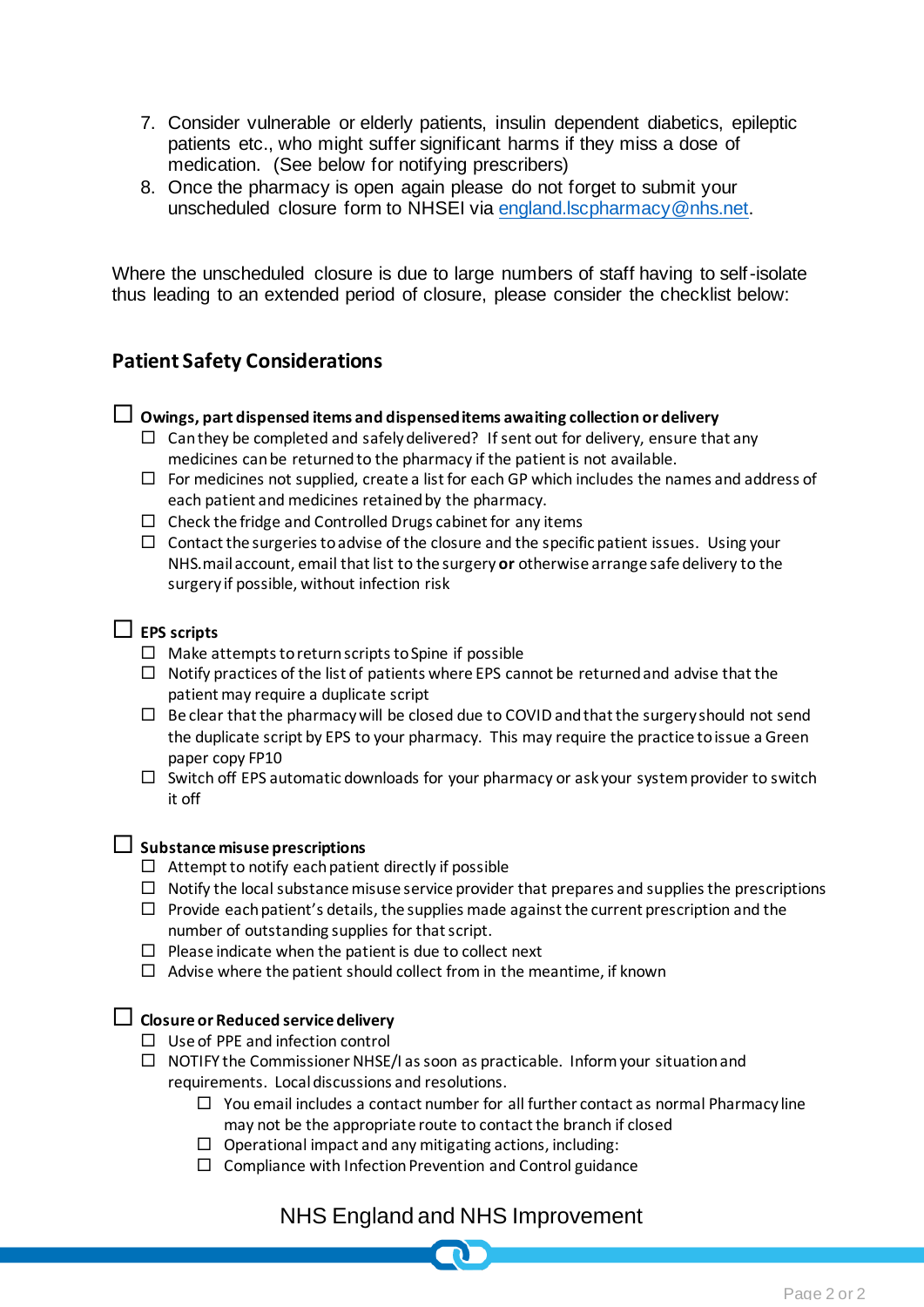- $\Box$  Report to CCG or NHSE/I Regional Incident Coordination Centre: [england.eprrnw@nhs.net](mailto:england.eprrnw@nhs.net)
- $\Box$  Inform local prescribers / stakeholders and inform them of steps taken to mitigate risk and support patients.
- $\Box$  Process for reinstating full services when safe to do so
- $\Box$  Update Directory of Service (DoS) or notify local DoS lead. Update NHS Website only if closing permanently or for greater than 24-hours
- $\Box$  Ensure patient facing communications are in place and advise on how to access services and/or of a closure e.g. pharmacy website, posters, voicemail.
- $\Box$  Ensure all pharmacy staff contact details are up to date and available to managers
- $\Box$  Have a nominated and a backup contact for staff who are contacted by 'Test and Trace'
- $\Box$  Ensure that all staff know that if contacted by the Test and Trace team they inform the caller that they work in a pharmacy **and** ask for the call to be escalated to someone more senior to discuss next steps

Community pharmacies should have direct access to update their DoS profiles using the DoS Profile Updater. This includes changes to opening hours and temporary closures. The changes are visible within 10 minutes. There is also a [DoS Capacity](https://generalpracticebulletin.cmail20.com/t/d-l-ahdkhhl-juyutylre-y/)  [Status tool](https://generalpracticebulletin.cmail20.com/t/d-l-ahdkhhl-juyutylre-y/) where providers can mark themselves red, amber or green in terms of capacity. You can request changes via your local DoS lead if you do not usually update your own profile.

Yours sincerely

 $M_{\bullet}$ Hm

**Max Harrison Senior Contract Manager**